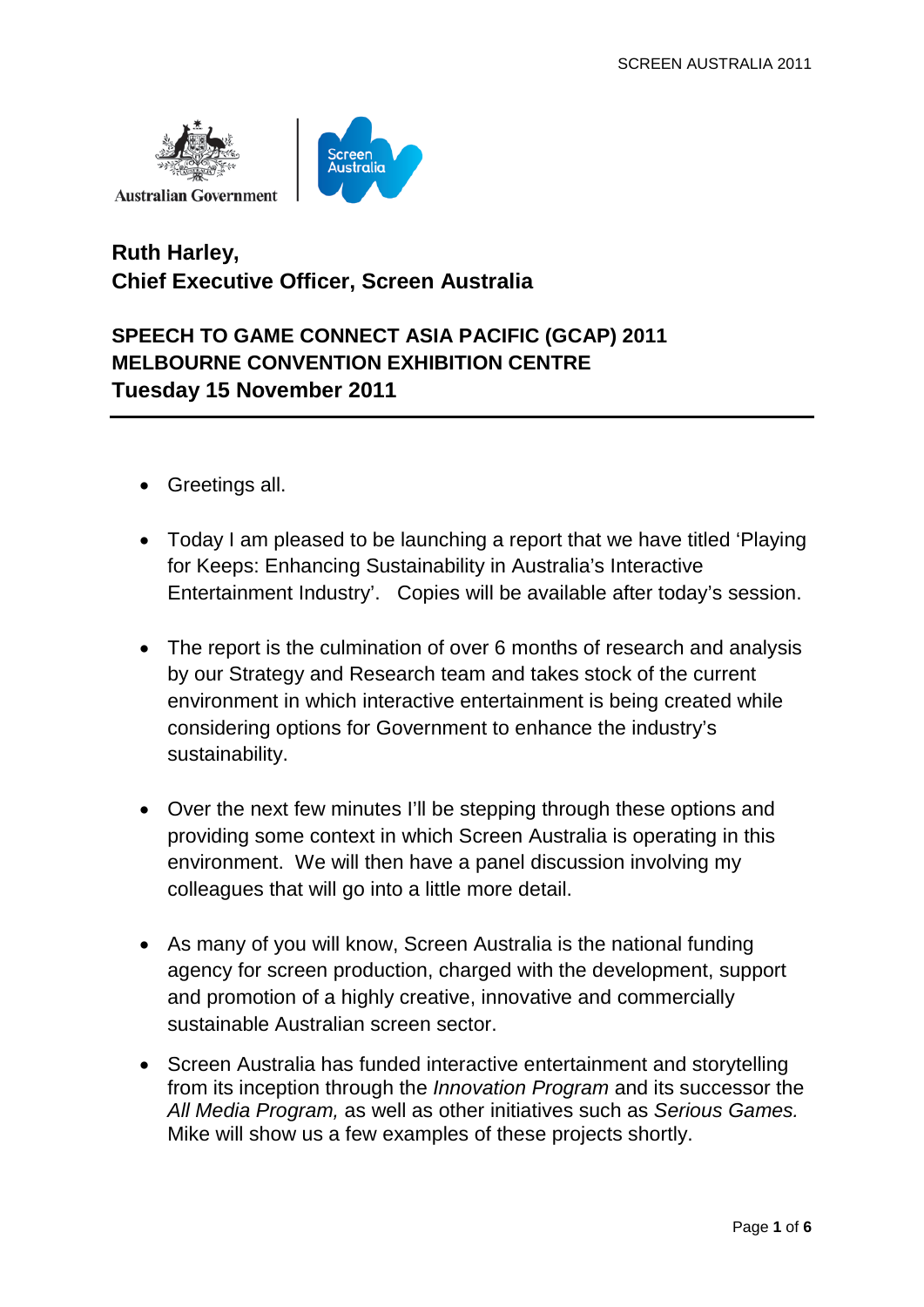- Beyond this, and while Screen Australia does not itself set Government policy – it does provide strategic advice to Government and has advocated on behalf of the games industry for greater recognition of its economic and cultural contribution.
- The challenges facing the interactive entertainment industry are intrinsically linked to those of the broader screen sector. Most notable among these are the evolving ways that audiences are engaging with audiovisual content amid converging technology, and how this is impacting the production and distribution of Australian screen content.
- A whole-of-sector approach is needed to ensure that the right supporting frameworks are in place to address the threats and opportunities that come from greater convergence. With this in mind, this report draws together themes raised in several Screen Australia reports from the last two years and provides new insights to help inform the ongoing dialogue.
- As part of the *Review of the Independent Screen Production Sector* in early 2010, Screen Australia raised two challenges facing local developers. First, was a need to sustain Australia's position as a preferred off-shore provider of production services in light of incentives in competing territories, and the second, was a lack of retention of intellectual property in original ideas.
- These challenges were further explored within the context of audience participation as part of Screen Australia's reports *Beyond the Box Office: Understanding Audiences in a Multi-screen World* in April of this year and *Convergence 2011: Australian Content State of Play* in August. Together they mapped screen content including games across all media distribution points.
- Organisations such as the Interactive Games and Entertainment Association (IGEA) and the Games Developers Association of Australia (GDAA) are generating important analysis about the industry. What is missing currently is ongoing data to benchmark the sources of finance, levels of production activity and employment within Australia's interactive entertainment industry.
- To date the most comprehensive source of this information has been the one-off *Digital Game Development Services* survey, undertaken by the Australian Bureau of Statistics in 2006/07. Data such as this is fundamental to informing structural change as it not only illustrates areas that require greater assistance but also means the effectiveness of any such assistance can be measured once implemented.
- Screen Australia has consistently articulated the importance of continuing this work. As a result, the Australian Government earmarked specific funds as part of Screen Australia's allocation in the May 2011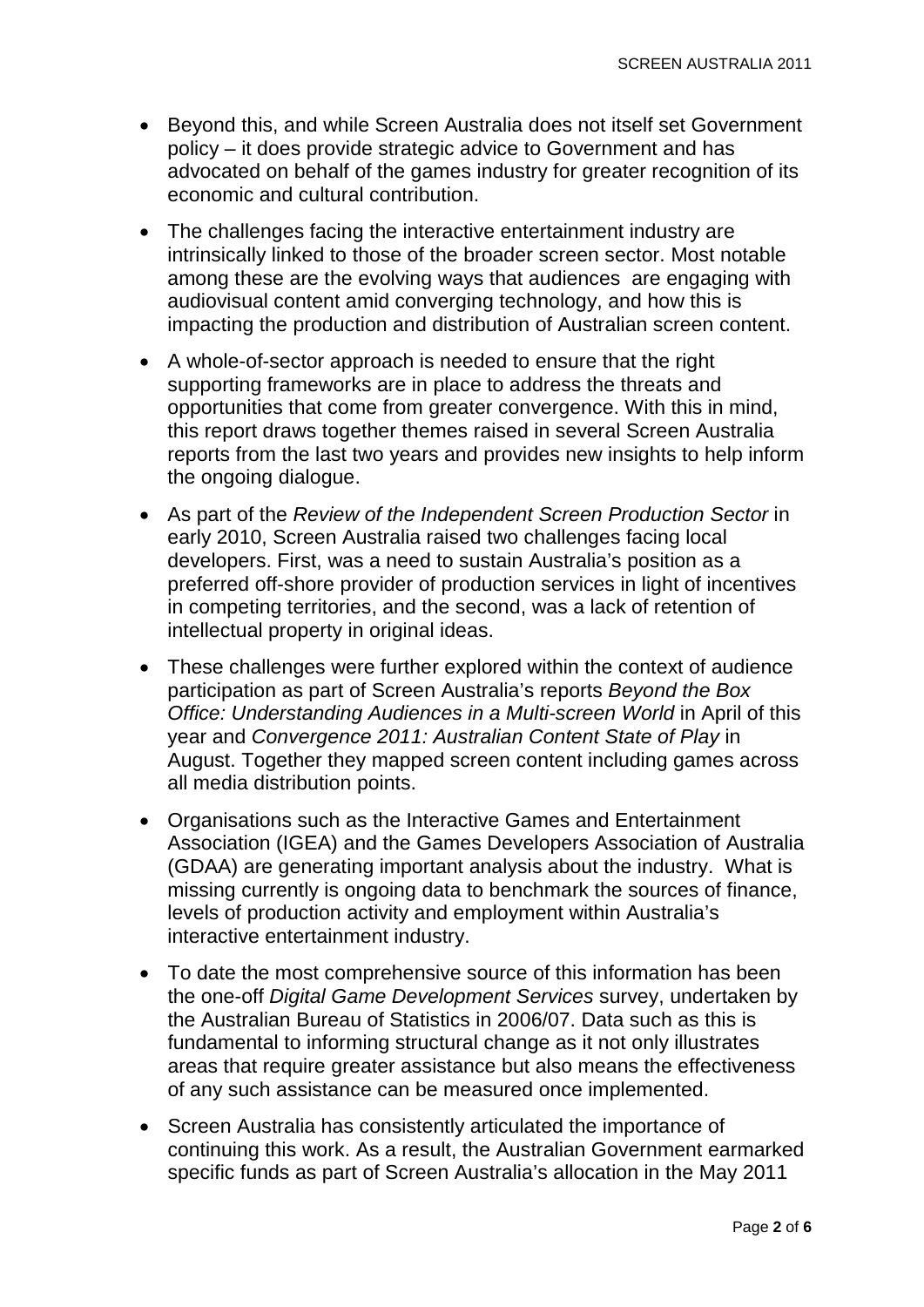budget. With this additional money, the agency can now work with the ABS to rerun and improve the survey design, rolling in components of both the *Digital Game Development Services* and *Television, Film and Video Production and Post-Production Services* publications.

- When released in 2013, this survey will close a five-year gap in knowledge and for the first time report on the entire audiovisual production sector, with greater clarity about the intersections that occur across the film, television and interactive entertainment industries.
- However, the screen sector cannot just sit back and wait. To get a sense of the current environment, Screen Australia undertook 22 interviews in mid-2011 with six overseas publishers, 10 local developers and six local film and television production companies.
- These interviews have helped us articulate the challenges identified in this document and formed the basis of economic modelling conducted by PricewaterhouseCoopers on behalf of Screen Australia.
- They have also informed the thinking behind the options for government support that are outlined in this report, as well as in submissions that we have recently made to the Australian Government's *Convergence Review* and *National Cultural Policy*.
- So what did we find out?
- We know from our discussions with local developers that there is a strong desire to create original local content but a reluctance to do so because of the financial risk involved.
- Government support for local production activity mitigates risks as well as assists developers to attract private investment.
- Support is sought by the industry to help develop projects in which Australian developers are able to retain intellectual property, leading to a greater volume of interactive entertainment based on Australian artistic expression and development under local creative control.
- This will encourage less reliance upon fee for service work which is dependent upon external factors such as the strength of the Australian dollar.
- There are a number of options open to Government to help navigate the challenges and opportunities facing the sector.
- The experience of the film and television production industries show that a combination of direct and indirect Government support contributes to a sustainable production sector that is capable of delivering a broad range of content which is successful at home and internationally.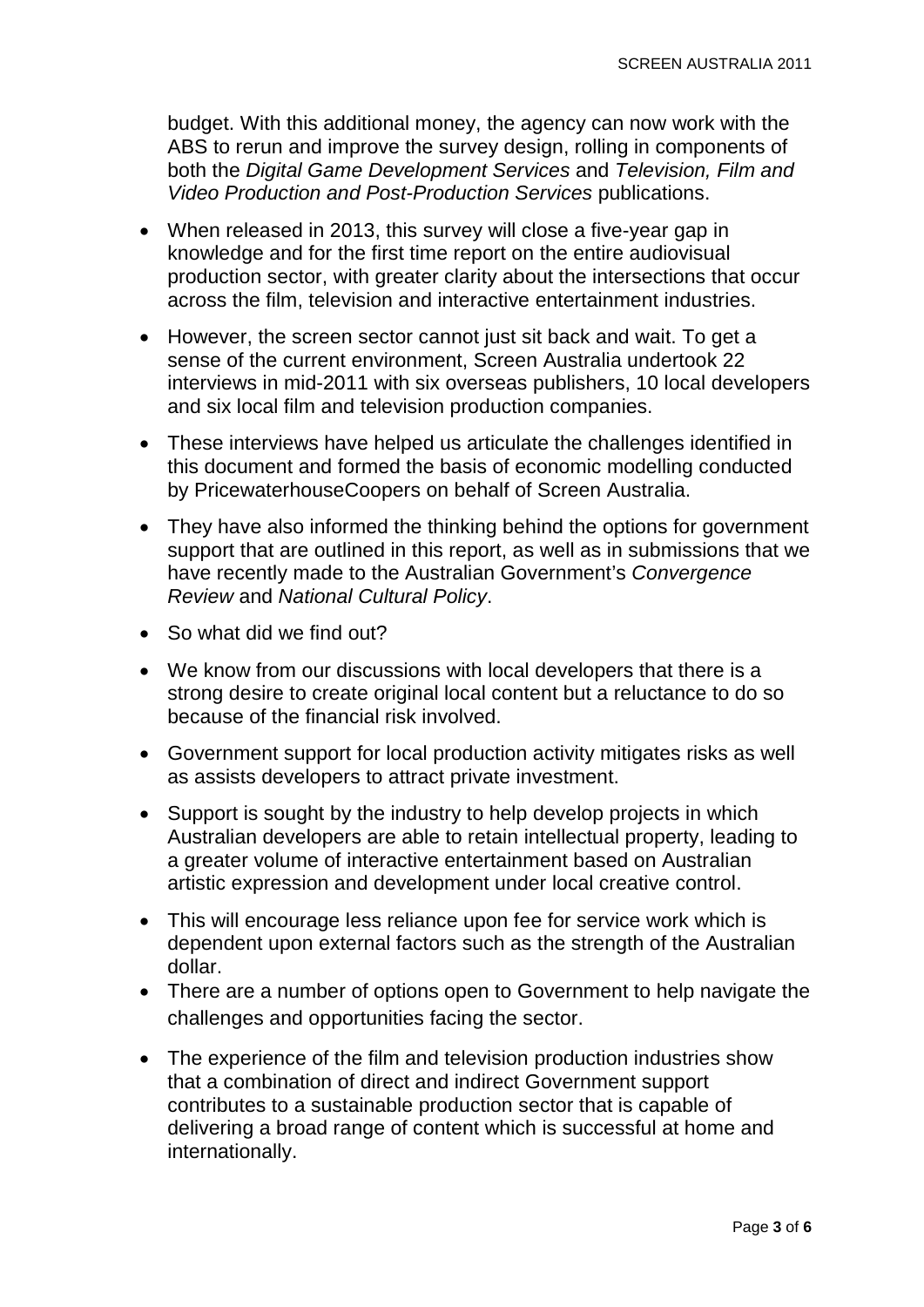- With that in mind we have considered 2 key strategies which we think could provide for a good foundation of support and assist the industry at a particularly important stage in its development.
- The first option is the introduction of tax support via an interactive entertainment offset to assist games production.
- The second complementary option is increased development and production funding via an On-line Production Fund.
- Let's step through these in a little more detail
- We know that tax incentives have worked well for the film and television industry. As at 30 June 2011, there have been 326 final Producer Offset certificates issued for drama and documentary projects with total budgets of \$1.46 billion.
- The policy intent behind the Producer Offset was to help the film and television industry to become more competitive and responsive to audiences, and be a major incentive for projects with significant commercial potential. The Offset was to provide a substantial opportunity for producers to retain significant equity in their productions and build stable and sustainable production companies.
- These aims equally apply to the interactive entertainment industry.
- There are two potential strands to the interactive entertainment offset:
	- o The first is the introduction of a new tax offset to assist with the production of stand-alone games titles;
	- o The second strand aims to broaden the scope of the current Producer Offset to allow for expenditure on interactive entertainment components of otherwise eligible drama, documentary and film projects to qualify under the rebate.
- The offsets would cover medium to high-cost projects, ranging from console games to downloadable apps.
- We have included more details about potential thresholds of expenditure and eligibility in the report. Importantly we have emphasised a need for Australian creative control rather than on story or setting.
- The interactive entertainment offset positions the industry to achieve two important things:
	- o First it aims to attract foreign investment in console games and larger scale digitally distributed games. The rebate would make Australia cost competitive with development locations in Europe,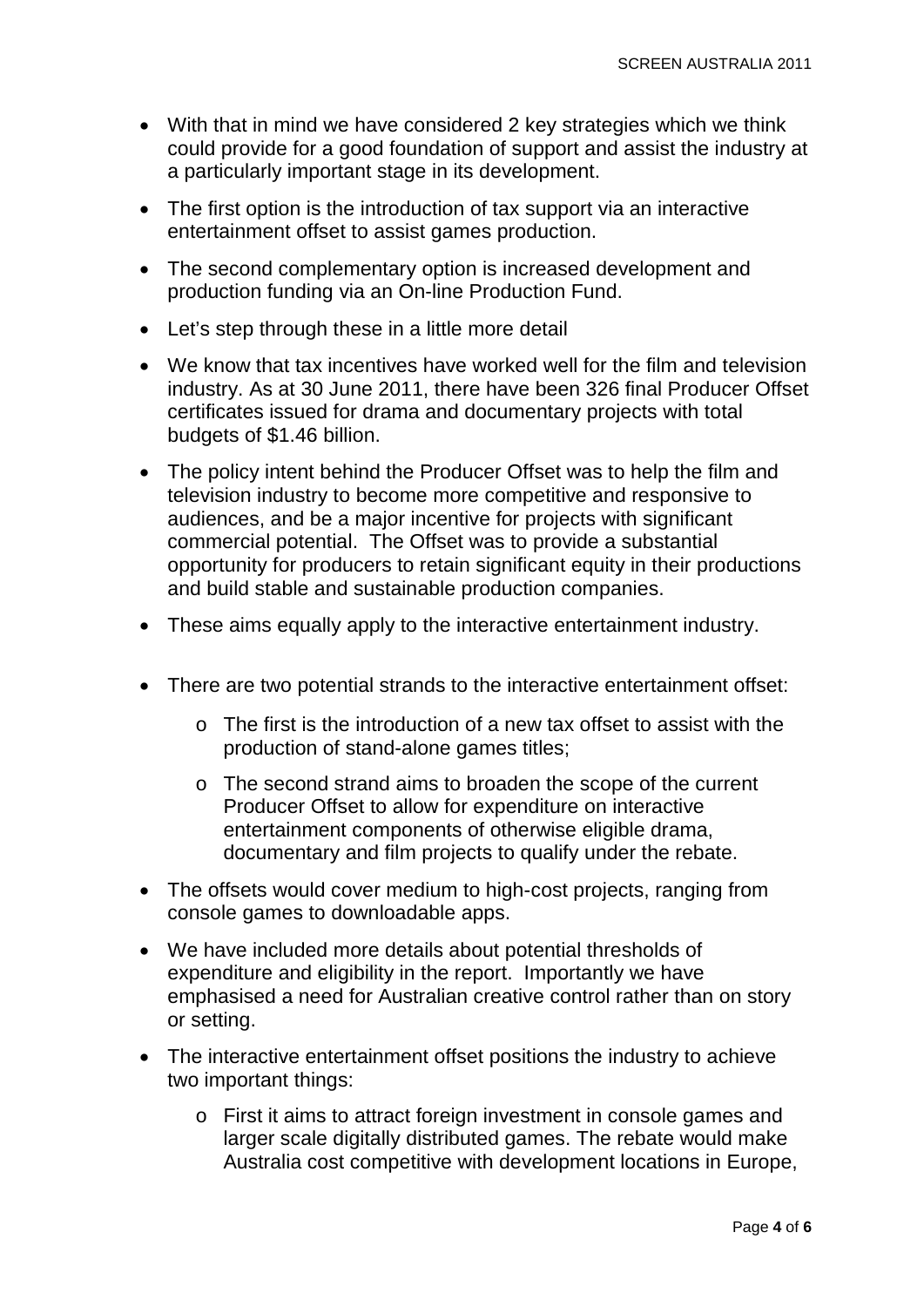the US and Canada, encouraging publishers to establish or expand existing subsidiaries in Australia.

- o Secondly it aims also at stimulating smaller businesses working on high quality games for digital distribution, boosting the local industry's ability to take advantage of opportunities that have come from greater convergence
- In our *National Cultural Policy* and Convergence Review submissions, Screen Australia proposed the creation of an **Online Production Fund**, which would provide a launching pad for the screen sector to fully embrace the opportunities of fast broadband.
- For businesses, the Fund would provide an opportunity to test and develop new content and distribution models that harness the unique interactive components offered by the internet.
- This provides great opportunities for funding support for premium original content over and above current levels available for online interactive entertainment experiences.
- The ability of the screen production industry as a whole to reach its full cultural and economic potential is dependent on the health of each of its sectors.
- A diverse and sustainable interactive entertainment industry provides benefits inherent to the industry and the medium as well as impacting on other parts of the screen production industry
- While the options we have outlined support the development and growth of the interactive entertainment industry in its own right – I believe one positive outcome could be to encourage greater collaboration and partnership between the game industry and the film and television industries.
- This will see the extension of the Australian screen content over multiple platforms as well as the fusion of cinematic storytelling and interactivity in stand-alone interactive entertainment. .The formation of multidisciplinary teams is something that we have encouraged through our funding programs.
- Our collective challenge is to assist the local screen industry to take advantage of the unprecedented opportunities presented by technological convergence to connect with audiences.
- We need our screen content to remain relevant and engaging to audiences.
- We know Australian audiences are responsive to new and innovative forms of interactive entertainment content. It is also apparent that the Australian games industry is well placed to take advantage of